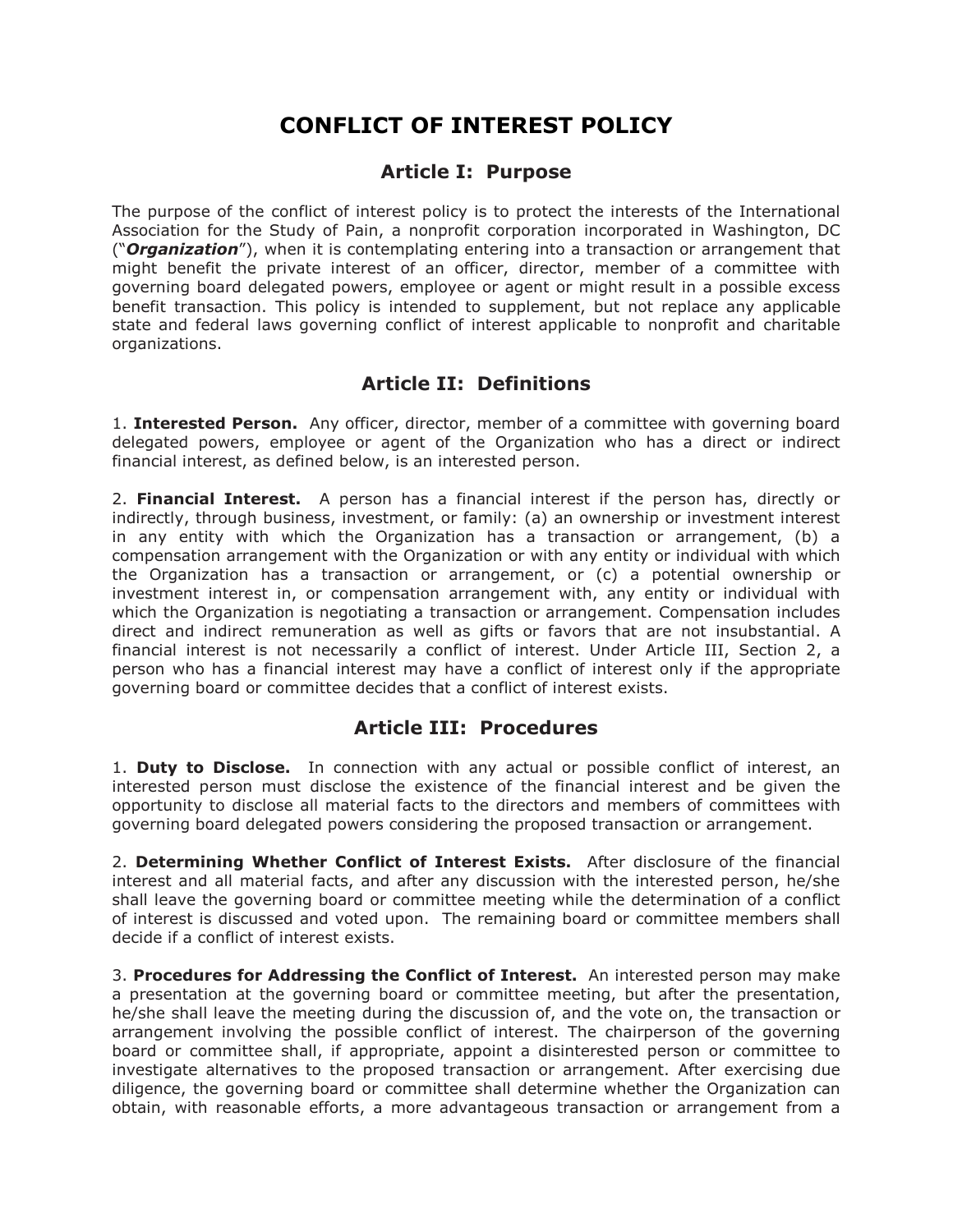person or entity that would not give rise to a conflict of interest. If a more advantageous transaction or arrangement is not reasonably possible under circumstances not producing a conflict of interest, the governing board or committee shall determine by a majority vote of the disinterested directors whether the transaction or arrangement is in the Organization's best interest, for its own benefit, and whether it is fair and reasonable. In conformity with the foregoing determination it shall make its decision as to whether to enter into the transaction or arrangement.

4. **Violations of the Conflicts of Interest Policy.** If the governing board or committee has reasonable cause to believe a member has failed to disclose actual or possible conflicts of interest, it shall inform the member of the basis for such belief and afford the member an opportunity to explain the alleged failure to disclose. If, after hearing the member's response and after making further investigation as warranted by the circumstances, the governing board or committee determines the member has failed to disclose an actual or possible conflict of interest, it shall take appropriate disciplinary and corrective action.

# **Article IV: Records of Proceedings**

The minutes of the governing board and all committees with board delegated powers shall contain: (a) the names of the persons who disclosed or otherwise were found to have a financial interest in connection with an actual or possible conflict of interest, the nature of the financial interest, any action taken to determine whether a conflict of interest was present, and the governing board's or committee's decision as to whether a conflict of interest in fact existed; and (b) the names of the persons who were present for discussions and votes relating to the transaction or arrangement, the content of the discussion, including any alternatives to the proposed transaction or arrangement, and a record of any votes taken in connection with the proceedings.

## **Article V: Gifts and Compensation**

1. **Gifts.** No officer, director, member of a committee with governing board delegated powers, employee or agent of the Organization shall solicit or accept gifts or gratuities for that person's benefit in excess of minimal value.

2. **Compensation**. A voting member of the governing board who receives compensation, directly or indirectly, from the Organization for services is precluded from voting on matters pertaining to that member's compensation. A voting member of any committee whose jurisdiction includes compensation matters and who receives compensation, directly or indirectly, from the Organization for services is precluded from voting on matters pertaining to that member's compensation. No voting member of the governing board or any committee whose jurisdiction includes compensation matters and who receives compensation, directly or indirectly, from the Organization, either individually or collectively, is prohibited from providing information to any committee regarding compensation.

## **Article VI: Annual Certification**

Each director, principal officer and member of a committee with governing board delegated powers shall annually sign a statement (in substantially the form attached hereto as Exhibit 1) which affirms that such person: (a) has received a copy of the conflicts of interest policy, (b) has read and understands the policy, (c) has agreed to comply with the policy, and (d) understands the Organization is charitable and in order to maintain its federal tax exemption it must engage primarily in activities which accomplish one or more of its tax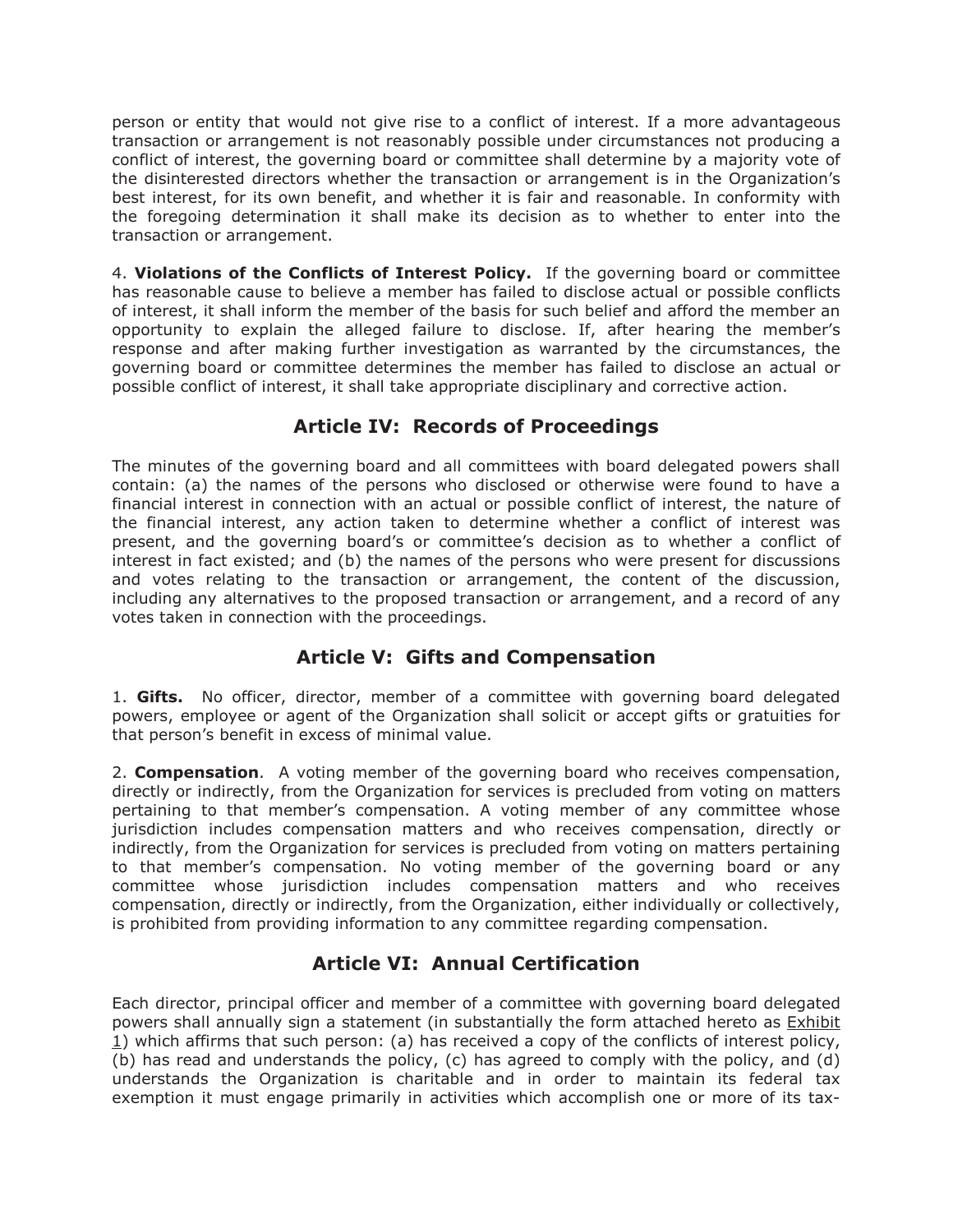exempt purposes. In addition, each such person shall provide the additional information requested by the statement.

## **Article VII: Periodic Reviews**

To ensure the Organization operates in a manner consistent with charitable purposes and does not engage in activities that could jeopardize its tax-exempt status, periodic reviews shall be conducted. The periodic reviews shall, at a minimum, include the following subjects: (a) whether compensation arrangements and benefits are reasonable, based on competent survey information, and the result of arm's length bargaining; (b) whether partnerships, joint ventures, and arrangements with management organizations conform to the Organization's written policies, are properly recorded, reflect reasonable investment or payments for goods and services, further charitable purposes and do not result in inurement, impermissible private benefit or in an excess benefit transaction.

## **Article VIII: Use of Outside Experts**

When conducting the periodic reviews as provided for in Article VII, the Organization may, but need not, use outside advisors. If outside experts are used, their use shall not relieve the governing board of its responsibility for ensuring periodic reviews are conducted.

# **Article VIII: Confidentiality**

Without limiting anything in the foregoing, a Director must never use information received while serving the Organization if the personal use of such information would be detrimental in any way to the Organization. Any action that might impair the reputation of the Organization shall also be avoided. Furthermore, any information obtained in the service of the Organization which is not information readily obtainable by the general public, shall be retained as confidential and privileged information.